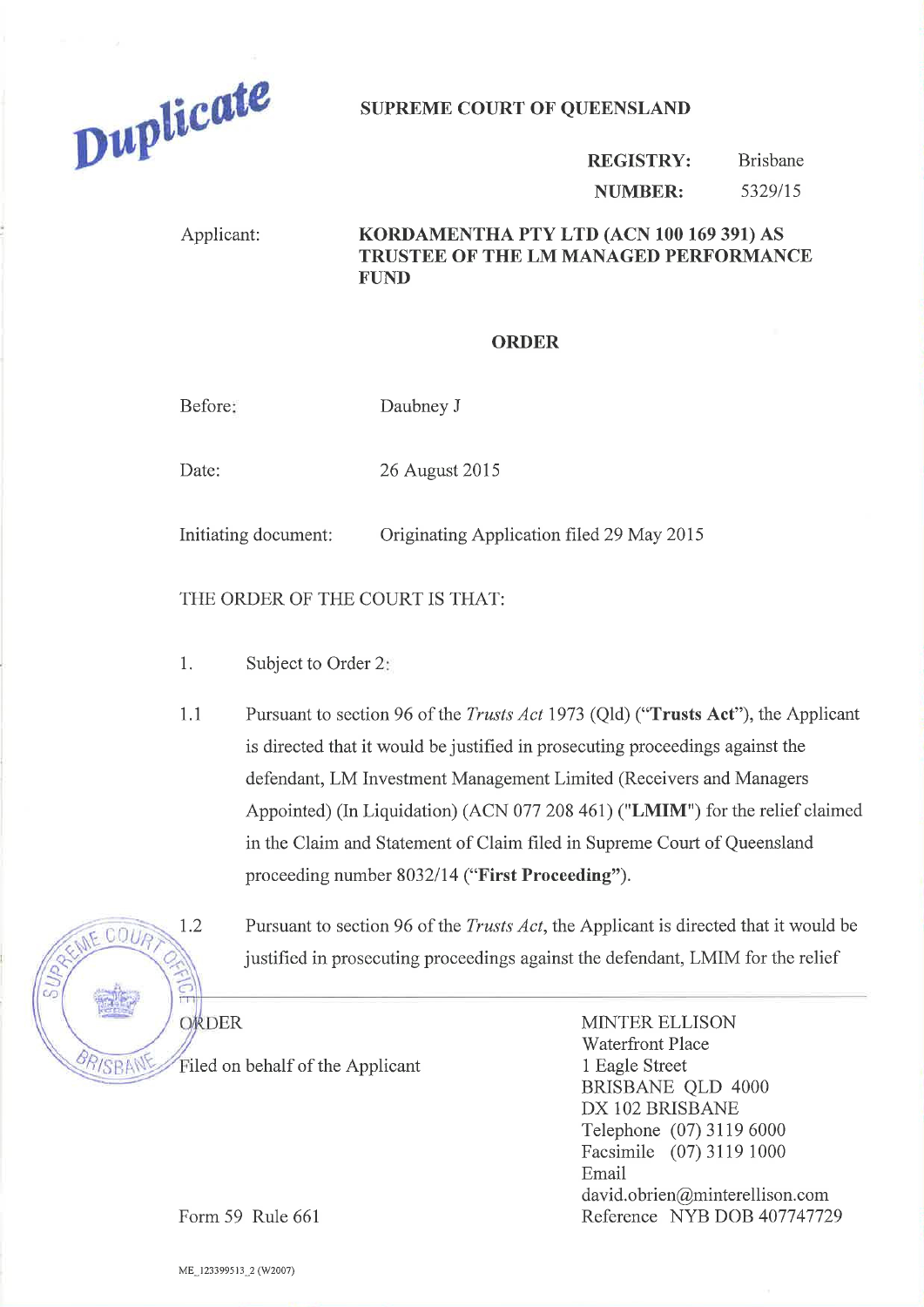claimed in the Claim and Statement of Claim filed in Supreme Court of Queensland proceeding number 8034/14 ("Second Proceeding").

- $2.$ Each of Orders 1.1 and 1.2 is conditional upon there being filed in each of the First Proceeding and the Second Proceeding respectively a Deed Poll executed by IMF Bentham Limited ("IMF") by which IMF agrees to pay adverse costs orders made against the Applicant in each proceeding during the term of a litigation funding agreement made between the Applicant and IMF and to give the defendant(s) in each proceeding written notice of any termination of the litigation funding agreement within 7 days of such termination.
- The Applicant serve the Claim and Statement of Claim in the First Proceeding within 14 days of this order. a J
- The Applicant serve the Ciaim and Statement of Claim in the Second Proceeding within 14 days of this order. 4.
- The costs and expenses of and incidental to the application (including any reserved costs) of each of the Applicant, the Respondent Liquidators of LMIM and the Respondent David Whyte (receiver of the property of the LM First Mortgage Income Fund and the person appointed to take responsibility for the winding up of that fund) be paid on the indemnity basis out of the LM Managed Performance Fund. 5.
- The following documents handed up to the Court be placed in a sealed envelope marked "Not to be opened without an order of a Judge of this Court": 6
	- (a) the joint memorandum of advice of Counsel in the First Proceeding;
	- (b) the joint memorandum of advice of Counsel in the Second Proceeding;
	- (c) the confidential submissions on the merits;
	- (d) the confidential summary of the main commercial terms of the proposed funding agreement;
	- (e) the confidential draft of the proposed funding agreement.

2